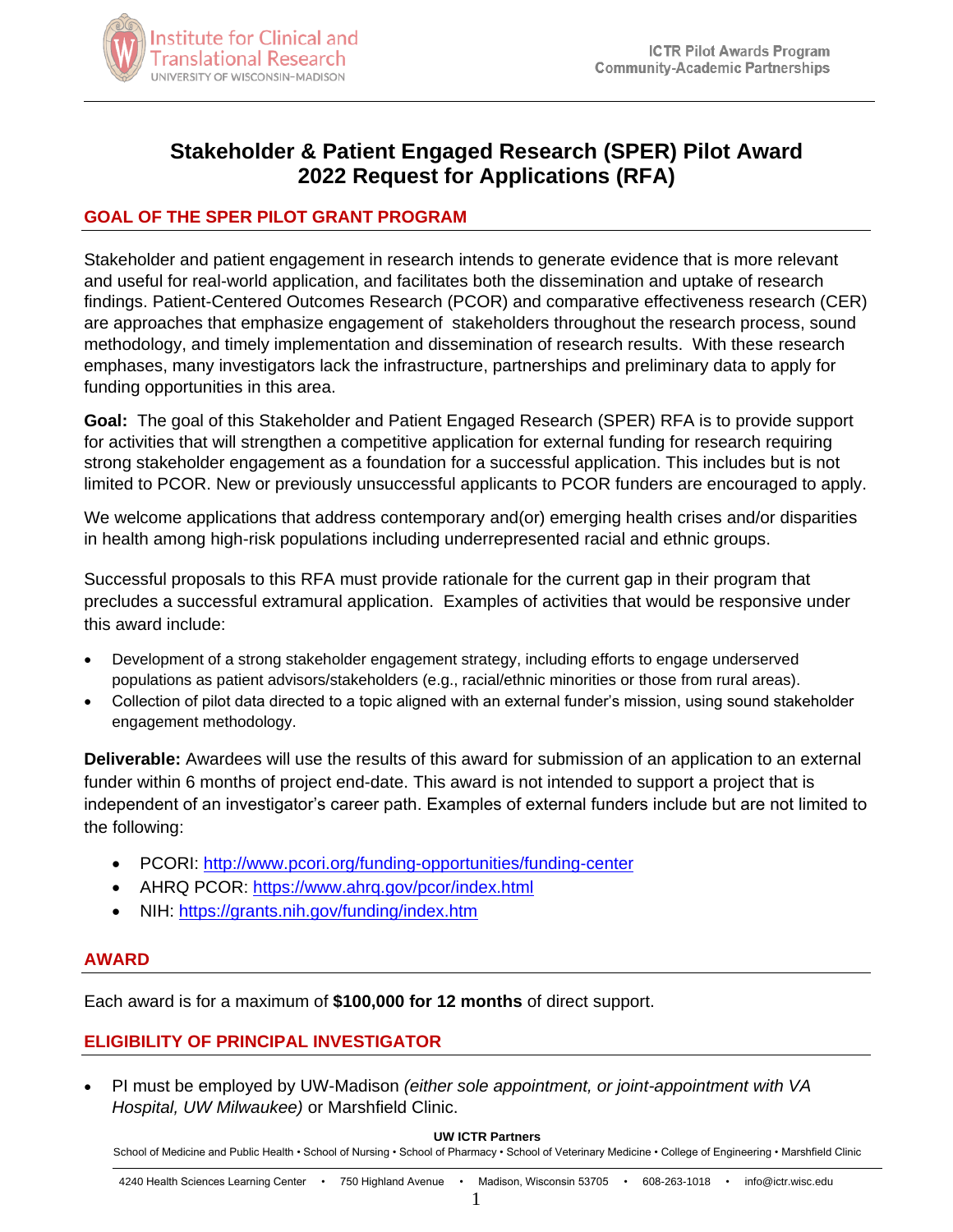

- The PI of this project must have the following **investigator eligibility status**:
	- o Assistant, Associate or Full **Professor** (tenure track, CHS, or clinical) with well-developed plans for an independent research career. The results of this pilot should form a significant part of a subsequent externally-funded peer-reviewed research project.
		- Associate or Full Professors *must* show evidence of having previously been supported by external, peer-reviewed funding.
		- **Full Professors are encouraged to identify and mentor less experienced investigators and** describe specific and substantial roles for the mentee(s) on the research team.
	- o Assistant, Associate or Senior **Scientists** with temporary or permanent PI status and an independent research career. Scientist applicants are required to provide the following *evidence of an independent research career*:
		- Associate or Senior Scientists must show evidence of previous external funding support, and are *encouraged to identify and mentor* less experienced investigators and describe specific and substantial roles for the mentee(s) on the research team.
		- All Scientist PI applicants must provide evidence that the proposed research represents an independent area of investigation. Include letters from the faculty supervisor and department chair or dean expressing strong support for this independence and an outline of the PI's proposed academic trajectory. *Letters will be reviewed as part of proposal package*.
- Whereas residents, fellows, post-doctoral associates are **NOT** eligible to serve as PIs, they are eligible to serve as co-Investigators.
- **PIs or co-PIs can only apply to a single ICTR funding mechanism in a calendar year.**  Investigators can be Key Personnel on another submission.
- Previous ICTR grant awardees are not eligible to receive a second ICTR award as PI or Co-PI if the previous award is **still active.**
- ICTR SPER awardees from past rounds are not eligible to re-apply for this funding mechanism unless there is evidence of successfully receiving external, peer-reviewed funding based on the previous award AND the previous award is closed
- *If awarded,* research teams may be invited to participate in a facilitated Collaboration Planning process as part of the [ICTR Team Science](https://ictr.wisc.edu/team-science/) initiatives.

| Letter of Intent Due (mandatory) | January 14, 2022 (by 5 pm) |
|----------------------------------|----------------------------|
| RFA Workshop (Mandatory)         | TBA (week of Feb 7, 2022)  |
| <b>Full Proposal Due</b>         | March 11, 2022 (by 5 pm)   |
| <b>Review Period</b>             | March-May 2022             |
| <b>Awards Announced</b>          | <b>June 2022</b>           |
| Earliest Project Start Date*     | July 1, 2022               |

# **KEY DATES AND DEADLINES**

*Contingency statement: Support of projects that are scheduled to start on/after April 1, 2022, are contingent upon the successful renewal of grant support for the portfolio of translational research resources administered by the UW Institute for Clinical & Translational Research (ICTR).*

**UW ICTR Partners**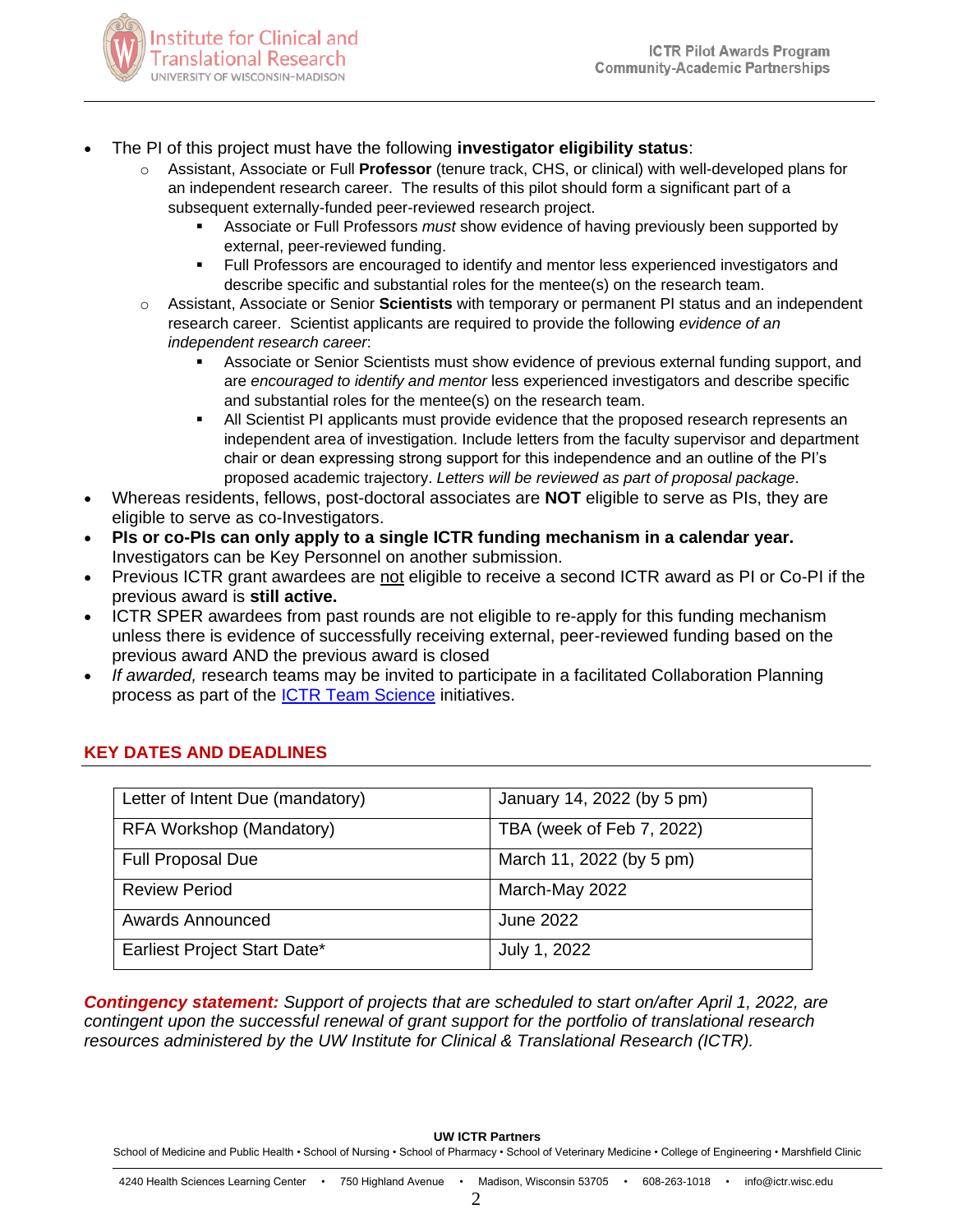

# **LETTER OF INTENT (mandatory)**

**Due Friday, January 14, 2022 by 5 pm.** Letters of Intent (LOIs) must be submitted as a **single PDF/Word document** to [capgrants@lists.wisc.edu](mailto:capgrants@lists.wisc.edu) and/or Kate Judge at [kjudge@wisc.edu.](mailto:kjudge@wisc.edu) Note: The LOI is not used for ranking but will assist staff in identifying proposal reviewers.

### **The Letter of Intent - please include the following:**

- 1. PI Name, contact information, department, and funding program to which you are applying.
- 2. Title of your proposal.
- 3. Specific aims and *brief* overview of research design and methods. Include enough detail to identify **both** scientific and design/methods reviewers.
- 4. Description of the knowledge gap that your research will fill.
- 5. Names and roles of key personnel
- 6. Community collaborators/stakeholders: All contributors, collaborators, invested groups, stakeholders need to be identified in the letter of intent.
- 7. Describe your plans for a future external funding submission and how this award will strengthen your application (indicate the potential RFA and research questions to address)
- 8. Identify the **two special criteria** that your project will address *(see Narrative components for details on special criteria).*
- 9. Letters of Support. The LOI submission *must include* letters of support from (a) community stakeholders/partners, (b) collaborators associated with the special criteria that you choose, and (c) *if you are a scientist, see the instruction below.*
	- a. If you are a scientist include letters from your faculty supervisor and department chair or dean expressing strong support for this independent line of research and outline the PIs proposed academic research trajectory.
	- b. LOI Stage: Letters of support from all collaborators (community-based and academic) should confirm commitment to be involved in the project. If you are collaborating with an ICTR-CAP Program or Affiliate – *you must have a letter of support from the Director of that program*. Application Stage: Letters of support in the full application are expected to include much greater detail about the nature of the collaboration and the role of community/stakeholder partners.

# **RFA WORKSHOP (mandatory)**

PIs are REQUIRED to attend/view the workshop; research teams and collaborators are encouraged to view the workshop as well. All those who submit a Letter of Intent will receive a link to the 2022 RFA Workshop.

**ICTR Resources for Stakeholder and Patient Engaged Research:** Please see the list of resources available to support writing strong applications listed on the final page of this RFA.

### **APPLICATION REQUIREMENTS**

The full application is due on **Friday, March 11, 2022 by 5 pm.** Note: Applicants who responded to a previous UW ICTR Pilot Award RFA but were NOT funded, must submit a **NEW** application responsive to this announcement.

#### **UW ICTR Partners**

School of Medicine and Public Health • School of Nursing • School of Pharmacy • School of Veterinary Medicine • College of Engineering • Marshfield Clinic

3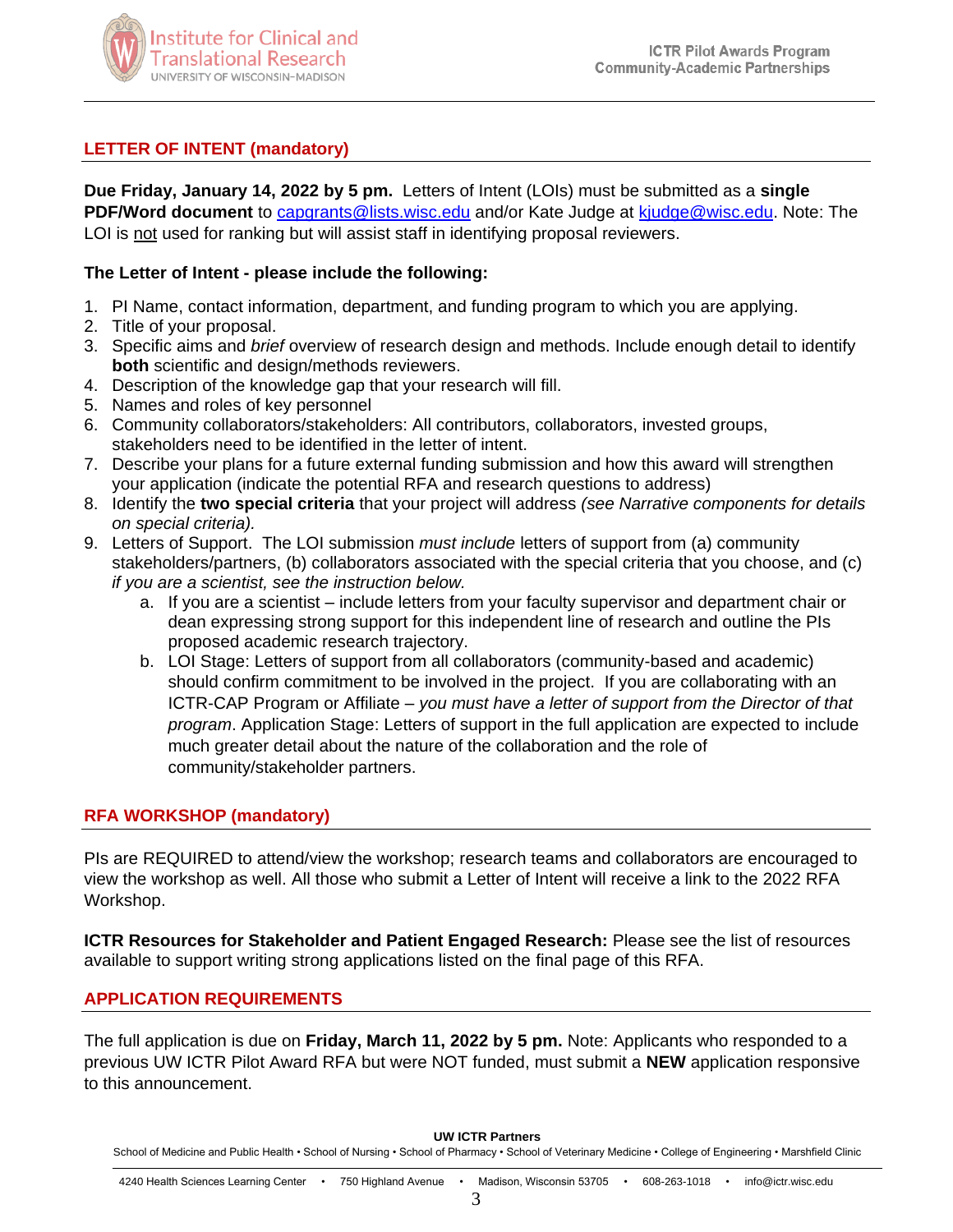

### **Please note these application instructions:**

- A complete application includes **items 1-12** below
- Please insert page numbers on the full application
- Templates for the Face Page, Abstracts and Budget are within the *2022 Application Forms* on the ICTR Funding Opportunities page.
- Narrative: Maximum length of 6 pages, 11-point Arial font with 1/2" margins
- **Submit the full application as a single PDF/Word document** to [capgrants@lists.wisc.edu](mailto:capgrants@lists.wisc.edu) and/or to [kjudge@wisc.edu](mailto:kjudge@wisc.edu) by 5 pm on Friday, March 11, 2022.

### **Full Application: Components (1-12)**

- 1. **Face Page**
- 2. **Scientific Abstract:** Provide a concise description of the proposed research written for scientific audiences. 500-word maximum. Your scientific abstract must include:
	- $\checkmark$  Scientific rationale supporting your proposed research.
	- $\checkmark$  Research aims and project design.
	- $\checkmark$  Who will be on your research team (including patients and stakeholders), what roles they will play, and what is your plan for patient/stakeholder engagement?
	- $\checkmark$  Why this ICTR funding is necessary to prepare you for a highly competitive submission for an external federal grant application.
- 3. **Community Abstract**: The community abstract is an opportunity to express to our *community reviewers* how you anticipate that this project can, in the long-term, impact the health of Wisconsin residents. It should *not* be a reiteration of the Scientific Abstract but **instead** should *tell a story* that addresses the importance of this research, whose lives will ultimately be improved, and why (500 word maximum). **See Video on writing for community reviewers here:** <https://videos.med.wisc.edu/videos/8470>

Your community abstract must include:

- $\checkmark$  Magnitude of the health issue. How many individuals are affected, what is the scope of this issue in the state, how are costs of health care impacted, does this project address health disparities, does this project advance health equity?
- $\checkmark$  Knowledge gap. What gap will your proposed research address; what will your project results tell us that is not already known?
- $\checkmark$  Community collaborators. What was the involvement of the stakeholders in developing the research question? Who are the stakeholders of this research project, how will they be involved in your research, what roles will they play? Is the involvement meaningful? Is there evidence that research addressing the health problem is sought by potential end-users?
- $\checkmark$  Longer-term policy implications of your research. How might your research inform/impact organizational or public policies?
- $\checkmark$  Potential impact of this stream of research. How will this project, in the context of your larger research career, improve health in Wisconsin? Will the study translate new and existing findings into improvements in clinical practice, community health and/or policy?

#### **UW ICTR Partners**

School of Medicine and Public Health • School of Nursing • School of Pharmacy • School of Veterinary Medicine • College of Engineering • Marshfield Clinic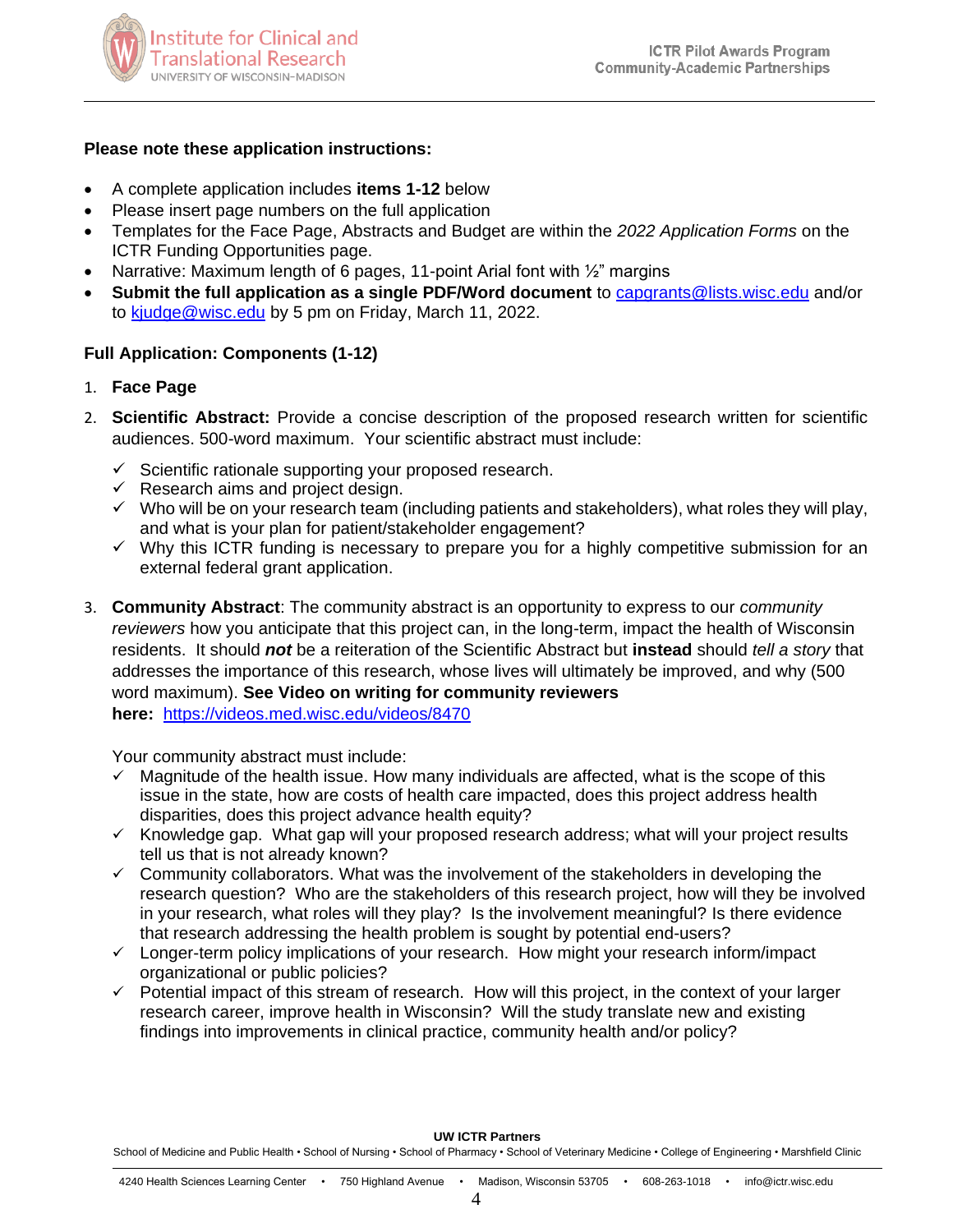

- 4. **Biosketches for Key Personnel:** Please use the new NIH biosketch format as described here: <https://grants.nih.gov/grants/forms/biosketch.htm>
	- **Special note for PI applicant with Scientist Job Title:** The Personal Statement of the NIH Biosketch must include detail on how the proposed research represents an independent area of investigation for the applicant. Letters from the faculty supervisor and department chair or dean expressing strong support for this independence; an outline of the PI's proposed academic trajectory must also be included.
	- For **non-academic key personnel,** e.g., community members, contributors, or partners please submit resumes.

# 5. **Budget (up to \$100,000 for 12 months of direct support) – Requirements**

- $\checkmark$  Use the budget template which is bundled with the face page in the application materials.
- $\checkmark$  Budget Justification is required (maximum 2 pages).
- $\checkmark$  Signed Non-Supplanting (NS) Questionnaire is required. Download NS form here: <https://ictr.wisc.edu/documents/non-supplanting-questionnaire/>
- $\checkmark$  For more on our supplanting policy see here: [https://www.med.wisc.edu/media/medwiscedu/documents/service/wisconsin-partnership](https://www.med.wisc.edu/media/medwiscedu/documents/service/wisconsin-partnership-program/grant-materials/wpp-supplanting-policy-012020.pdf)[program/grant-materials/wpp-supplanting-policy-012020.pdf](https://www.med.wisc.edu/media/medwiscedu/documents/service/wisconsin-partnership-program/grant-materials/wpp-supplanting-policy-012020.pdf)

When creating your budget, please note the following parameters:

- **Indirect costs are** *not* **allowed.**
- There is an expectation that a subset of award funds will support your community-based collaborators, contributors, or partners. If not paying community-based individuals or groups, please justify why not.
- Investigator salary support is allowed, but clear justification of why it is necessary should be provided, e.g.,
	- $\triangleright$  Requested funds should be limited and used principally to directly support the research
	- $\triangleright$  Effort must be listed even when salary is donated
	- $\triangleright$  PIs proposing effort without salary support must provide documentation from your Department Chair *attesting to dedicated research time* for the proposed research
- "*Months of effort" for each key personnel must be listed*, even if no money is being requested to support their work under this pilot program.
- Matching resources are encouraged and can be monetary or non-monetary. A letter of support is required that details matching resources.
- Funds are available for personnel, supplies and other allowable expenses including payments to your community collaborators and/or stakeholders.
- Funding of education per se is *not* allowed under this program. However, tuition remission can be included for students who are budgeted to be paid as UW research or project assistants, whose efforts are integral to the research endeavor.
- Only travel funds necessary for study conduct (e.g., participant travel) are allowed.
- Equipment that is essential for the study, and is not otherwise available, may be requested, but large equipment expenditures are strongly discouraged.

#### **UW ICTR Partners**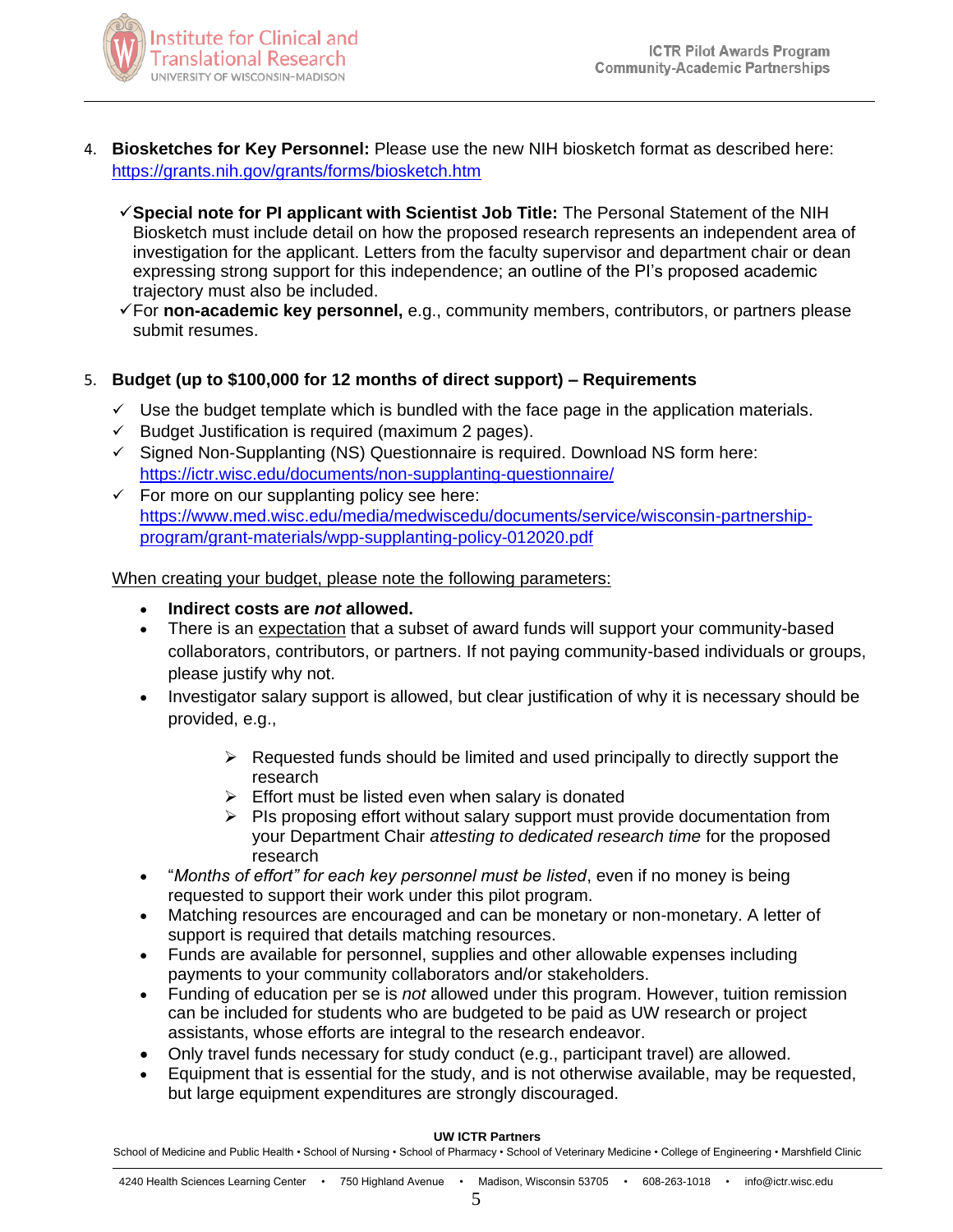

- All activity under this award is subject to the University and Wisconsin Partnership Program (WPP) policies, please see WPP policy on allowable-unallowable expenses here: [https://www.med.wisc.edu/media/medwiscedu/documents/service/wisconsin-partnership](https://www.med.wisc.edu/media/medwiscedu/documents/service/wisconsin-partnership-program/grant-materials/allowable-unallowable-expenses-policy-1-1-20.pdf)[program/grant-materials/allowable-unallowable-expenses-policy-1-1-20.pdf](https://www.med.wisc.edu/media/medwiscedu/documents/service/wisconsin-partnership-program/grant-materials/allowable-unallowable-expenses-policy-1-1-20.pdf)
- Because ICTR is a NIH-funded Institute, pilot project budgets must follow the same rules/spending limitations as federal grants.
- 6. **Narrative**: The narrative should not exceed 6 pages and should address each of the following components (sections a-i below).
	- a. **Specific Aims.**
	- b. **Rationale for Pilot Funding.** Please explain how this ICTR Stakeholder and Patient Engaged Research (SPER) award will increase the likelihood of submitting a highly competitive subsequent grant.
		- o What specific gaps do you propose to fill with this funding (e.g., building stakeholder engagement, collecting pilot data)?
		- $\circ$  Are you collecting pilot data aligned with external funder's mission, using sound stakeholder engagement methodology? Are you developing strong stakeholder engagement necessary for an external funding application?
	- c. **Background and Significance.**
	- d. **Investigator.** Please explain how the PI and research team are especially suited to this project (i.e., their expertise). If you are a junior investigator, explain how you and your research team have the appropriate experience, training and mentoring. If you are a more established PI, have you demonstrated an ongoing record of accomplishments that has advanced your field (i.e., publications, external peer-reviewed funding, and/or sustained practice/program/policy change)?
	- e. **Environment.** Will the scientific environment in which the work will be done contribute to the probability of success? Will the project benefit from unique features of the scientific environment, subject populations, or collaborative arrangements?
	- f. **Approach.** Describe how the proposed project will be carried out, including a description of methods and analyses to be used to accomplish the specific aims of the project. Include preliminary studies (if appropriate), research design, methodologies, analyses, potential problems and alternative strategies. Address the specific strategies and resources you will use to create an inclusive research team environment and engage a diverse group of people as study participants and/or patient advisors. Address potential problems you may encounter and strategies for solving them. Address feasibility to achieve goals within 12 month time-frame. If collecting pilot data to support a PCORI/AHRQ PCOR/NIH application, note that within this application you should discuss the aims, research design, methodology, and analyses for the pilot work, not the ultimate PCORI/AHRQ PCOR/NIH application.
	- g. **Engagement Plan:** Describe the plan to engage patients and stakeholders meaningfully in the various phases of the proposed research *(e.g., planning, conducting, disseminating).*  How will patients/stakeholders be identified and engaged in the research? Are the roles of patients/stakeholders significant, meaningful, and well described? Are the stakeholder roles likely to be effective? Is the research focused on questions that are of interest to patients and their caregivers (relevance to patients/stakeholders)? As you complete your

#### **UW ICTR Partners**

School of Medicine and Public Health • School of Nursing • School of Pharmacy • School of Veterinary Medicine • College of Engineering • Marshfield Clinic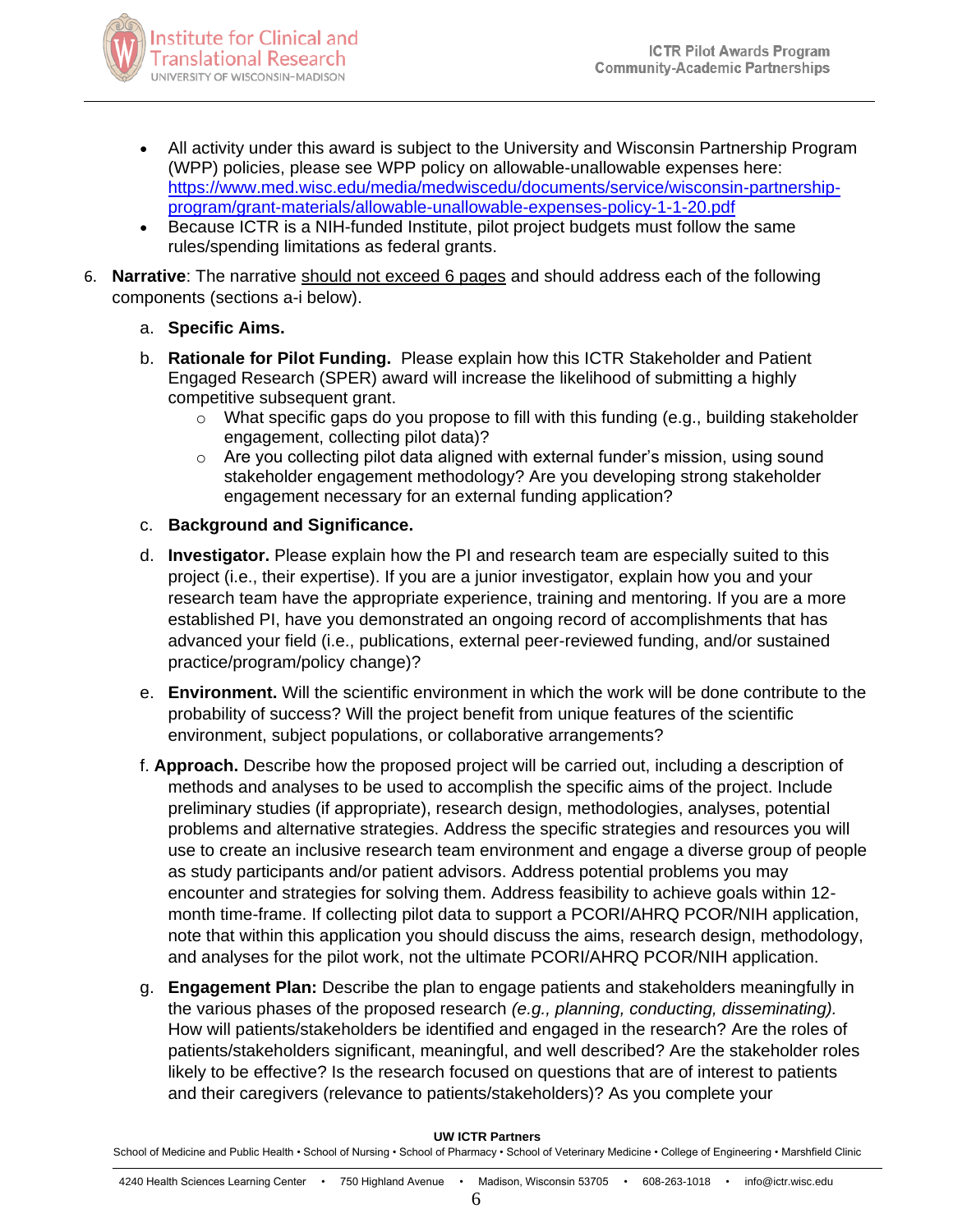

engagement plan, consider the six PCORI Engagement Principles and refer to the [PCORI](http://www.pcori.org/sites/default/files/Engagement-Rubric.pdf)  [Engagement Rubric](http://www.pcori.org/sites/default/files/Engagement-Rubric.pdf) for assistance. **ICTR has many resources to assist researchers in crafting engagement plans; see the list of resources on the final page of this RFA.**

- h. **Future considerations–policy implications.** If applicable, please address how your research might inform/impact organizational or public policies. If you'd like assistance assessing the policy implications of your research, please contact UW Population Health Institute health policy consultants Victoria Faust, Liz Feder, and/or Wajiha Akhtar at [uwphi@med.wisc.edu.](mailto:uwphi@med.wisc.edu)
- i. **Addressing Health Disparities/Health Equity:** Discuss how your research proposal addresses health disparities/inequities in the state of Wisconsin, either in the current proposal or in subsequent proposals. If your proposal does not address health disparities/inequities please justify. For assistance considering your project through an equity lens, please see the list of ICTR-affiliated health equity resources in the appendix at the end of this RFA. For the purposes of this RFA, see this definition of health disparities and health inequities:

Differences in the incidence, prevalence, mortality, burden of disease, and other adverse health conditions or outcomes that exist between population groups based on *gender, age, race, ethnicity, socioeconomic status, geography, sexual orientation and identification, disability or special health care needs, or other categories*. Most health disparities are also considered to be health inequities – disparities that are avoidable, unfair or unjust and(or) are the result of social or economic conditions or policies that occur among groups who have persistently experienced historical trauma, social disadvantage or discrimination, and systematically experience worse health or greater health risks than more advantaged social groups (see [reference here\)](file://///HIPFS1/Documents/ICTR/Pilot%20Grant%20Program/2022_Round%2015/2021_11_01_RFAs/SPER%20RFA/(https:/www.ncbi.nlm.nih.gov/pmc/articles/PMC3222512/).).

- j. **Special Criteria.** Applicants must address how they will incorporate **two** of the following seven special criteria into their research project.
	- i. **New Junior-Senior Investigator collaboration**: The project involves a **new** partnership between a junior investigator (the PI) and a senior investigator. A new partnership refers to one between two investigators who have not co-authored a manuscript. The junior investigator is expected to be the Principal Investigator of the project.
	- ii. **UW-Madison - Marshfield collaboration**: The study involves collaboration between a UW-Madison faculty member/scientist and a Marshfield Clinic/Marshfield Clinic Research Institute (MCRI) investigator. MCRI offers resources to support rural research. For more on MCRI resources contact Bob Greenlee at [greenlee.robert@marshfieldresearch.org.](mailto:greenlee.robert@marshfieldresearch.org)
	- iii. **Interdisciplinary collaboration:** The project involves collaboration between/among faculty from different UW-Madison schools/colleges. To be considered interdisciplinary for the purposes of this grant program, it *cannot* be between/among departments within the same UW-Madison school/college.
	- iv. **UW-System school / UW Division Extension collaboration:** A collaboration between a UW-Madison/ Marshfield PI and another UW System investigator [\(http://www.wisconsin.edu/campuses/\)](http://www.wisconsin.edu/campuses/). For more on UW Division of Extension resources contact Kristin Litzelman at [litzelman@wisc.edu.](mailto:litzelman@wisc.edu)
	- v. **ICTR-CAP collaboration**: The PI and/or research team works with an ICTR-CAP Program/Affiliate in the design, implementation and/or evaluation stages of the proposed research.

#### **UW ICTR Partners**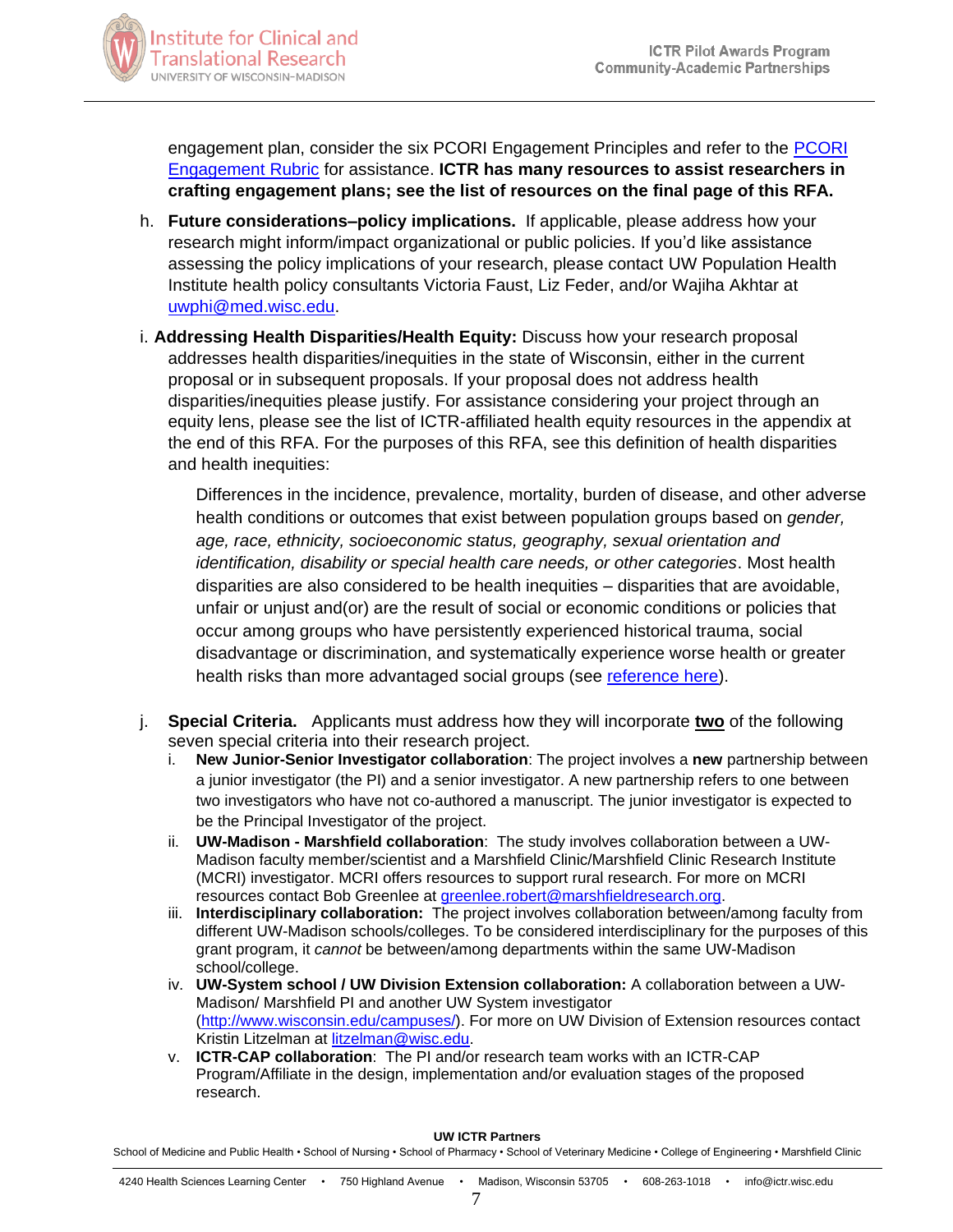

- o See the *Directory of ICTR-CAP Programs/Affiliate Programs* on the sidebar of the UW [ICTR](https://ictr.wisc.edu/funding-opportunities/)  [Funding Opportunities](https://ictr.wisc.edu/funding-opportunities/) webpage, a link is also provided in the appendix at the end of this RFA.
- $\circ$  For help identifying a potential ICTR-CAP program partner for your research, request ICTR Community Academic Research Consultation here: [https://ictr.wisc.edu/consults/community](https://ictr.wisc.edu/consults/community-academic-research/)[academic-research/.](https://ictr.wisc.edu/consults/community-academic-research/)
- $\circ$  If using this category to meet a special criteria requirement, you must have a letter of support from the Director of the ICTR-CAP Program or Affiliate.
- vi. **Science of Community Engagement**: One of the specific aims for the proposed research will evaluate different approaches to stakeholder engagement. For definition of "science of community engagement" and other key terms, see the definition of key terms on the side-bar of the ICTR Funding Opportunities page.
- vii. **Topic Areas:** Topic areas include contemporary and/or emerging health crises, racial/ethnic disparities in health, rural health disparities, social determinants of health, mental/ behavioral health, and substance use disorders. In addition, projects involving pediatric or geriatric populations meet this "topic area" special criteria. If your project focuses on COVID-19 please be sure to describe how this proposal would translate to a subsequent larger grant application. **Note:** In some cases, proposals using an ICTR-CAP resource will meet the two special criteria requirement, e.g., ICTR-CAP collaboration plus Topic Area. **See examples in table below.**

| <b>EXAMPLES</b>                                                                                                                                                                                                                                                          | <b>Two Special Criteria</b>                                    |                                                |
|--------------------------------------------------------------------------------------------------------------------------------------------------------------------------------------------------------------------------------------------------------------------------|----------------------------------------------------------------|------------------------------------------------|
| <b>Research Resource</b>                                                                                                                                                                                                                                                 | <b>ICTR-CAP</b><br>Program                                     | <b>Topic Area</b>                              |
| 2019 & 2020 WCHQ Health Disparities Reports.<br>See more here: https://www.hipxchange.org/WCHQDisparities                                                                                                                                                                | <b>Health Innovation</b><br>Program (HIP)                      | WI Health<br><b>Disparities</b>                |
| Patient experience data is available to support pilot grant proposals related to depression in<br>young adults, TBI in veterans and more.<br>See more here: https://www.healthexperiencesusa.org/topics                                                                  | <b>Health Experiences</b><br><b>Research Network</b><br>(HERN) | Mental Health/<br>Health<br><b>Disparities</b> |
| Wisconsin ZIP-code level data covering 27 health outcome and care measures spanning the<br>care continuum including wellness, prevention, risk factors for chronic diseases and chronic<br>disease care. More info and sample reports here: https://nhp.wisc.edu/reports | Neighborhood<br><b>Health Partnerships</b><br>(NHP) program    | WI Health<br><b>Disparities</b>                |

# **The required application components below do not count against your 6-page narrative.**

- 7. **Impact Statement.** Please respond to **ONE of the three** following questions regarding impact that is best aligned with your research question:
	- i. Identify the specific metrics that you will use to assess the impacts of your research on health outcomes (including physical, mental, and/or social), or the effects of your research on specific, well-established **determinants of health**. PI must be able to justify determinants chosen (see [reference here\)](https://www.healthypeople.gov/2020/about/foundation-health-measures/Determinants-of-Health).
	- ii. If specific metrics will not be measured in your pilot, describe the metrics that you will use to identify the effects of your **subsequent research** on health outcomes or on specific, wellestablished determinants of health.
	- iii. If you are not be able to measure specific health outcomes directly**,** describe other possible impacts of this pilot or subsequent research, where impact is defined as: any permanent new or revised structures, policies, or processes in the delivery of health care services or community health programs that are the result of this project/collaboration.

#### **UW ICTR Partners**

School of Medicine and Public Health • School of Nursing • School of Pharmacy • School of Veterinary Medicine • College of Engineering • Marshfield Clinic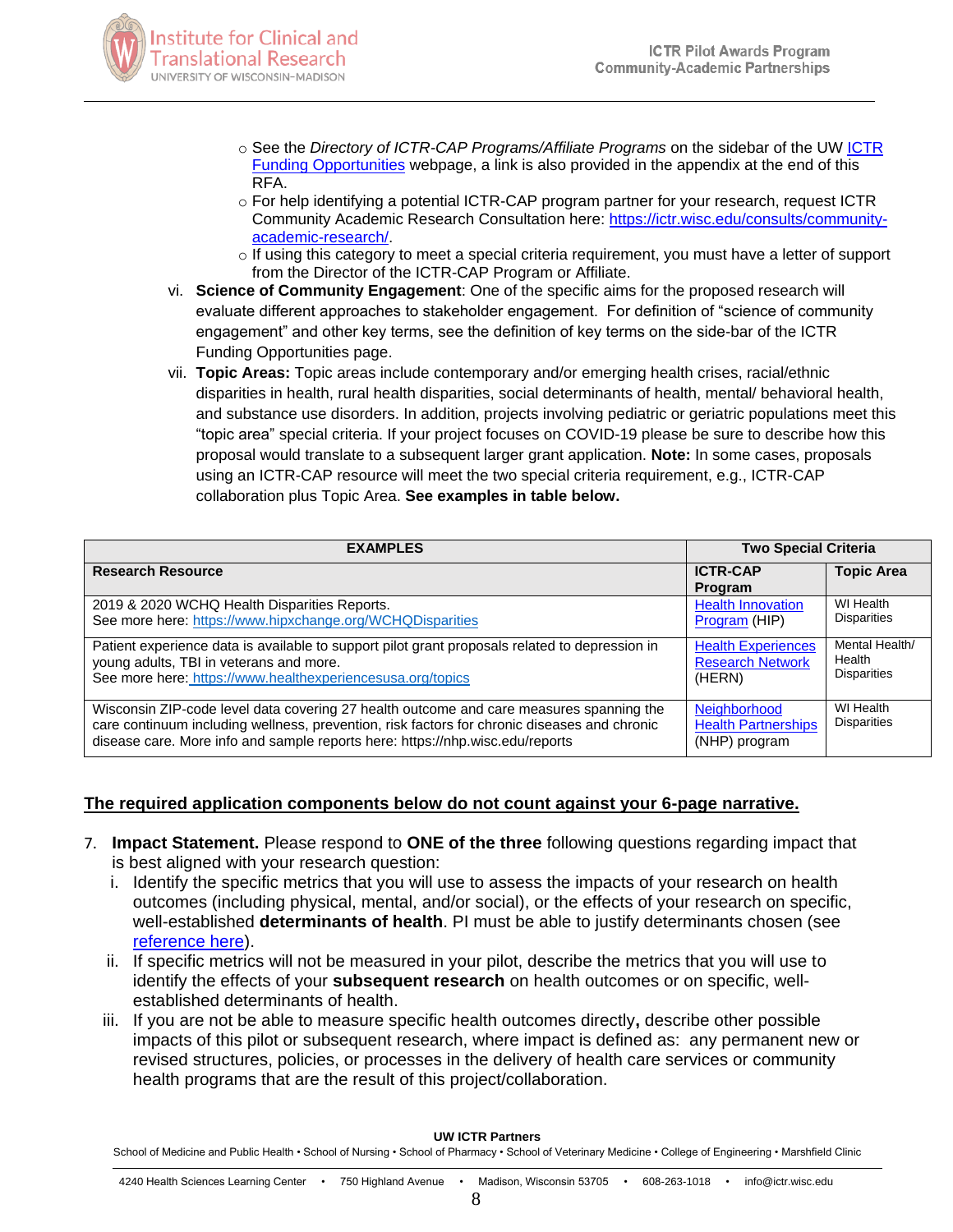

- 8. **Timeline**: Project must be completed within **12** months of start date. Are your proposed activities meaningful and feasible within the 12-month time-frame? Please include a depiction of what tasks will be completed during which months **and** a narrative that indicates how you will address timeline and deadline issues/potential challenges with your collaborators and stakeholders. This timeline and description do not count against your 6-page narrative described above.
- 9. **Literature citations**: Please attach.
- 10. **Letters of collaboration/support:** Please include *signed* (can be electronic) letters of support (LOS) from your collaborators—including those associated with the special criteria that you choose.
	- o Collaborator letters should both indicate support for the project and fully describe the role that they will play in the research and how they intend to use the results of this project towards practice, program or policy change.
	- o Provide a LOS from **community partners/stakeholders** outlining their commitment to the research and their specific, meaningful role in the project. For guidance on letters of support from community partners, and planning for stakeholder engagement, see this *quide* developed by the Wisconsin Network for Research Support (WINRS).
	- o If you are collaborating with an **ICTR-CAP Program or Affiliate** *you must have a letter of support from the Director of that program*.
- 11. **Do not include/attach appendices.**

9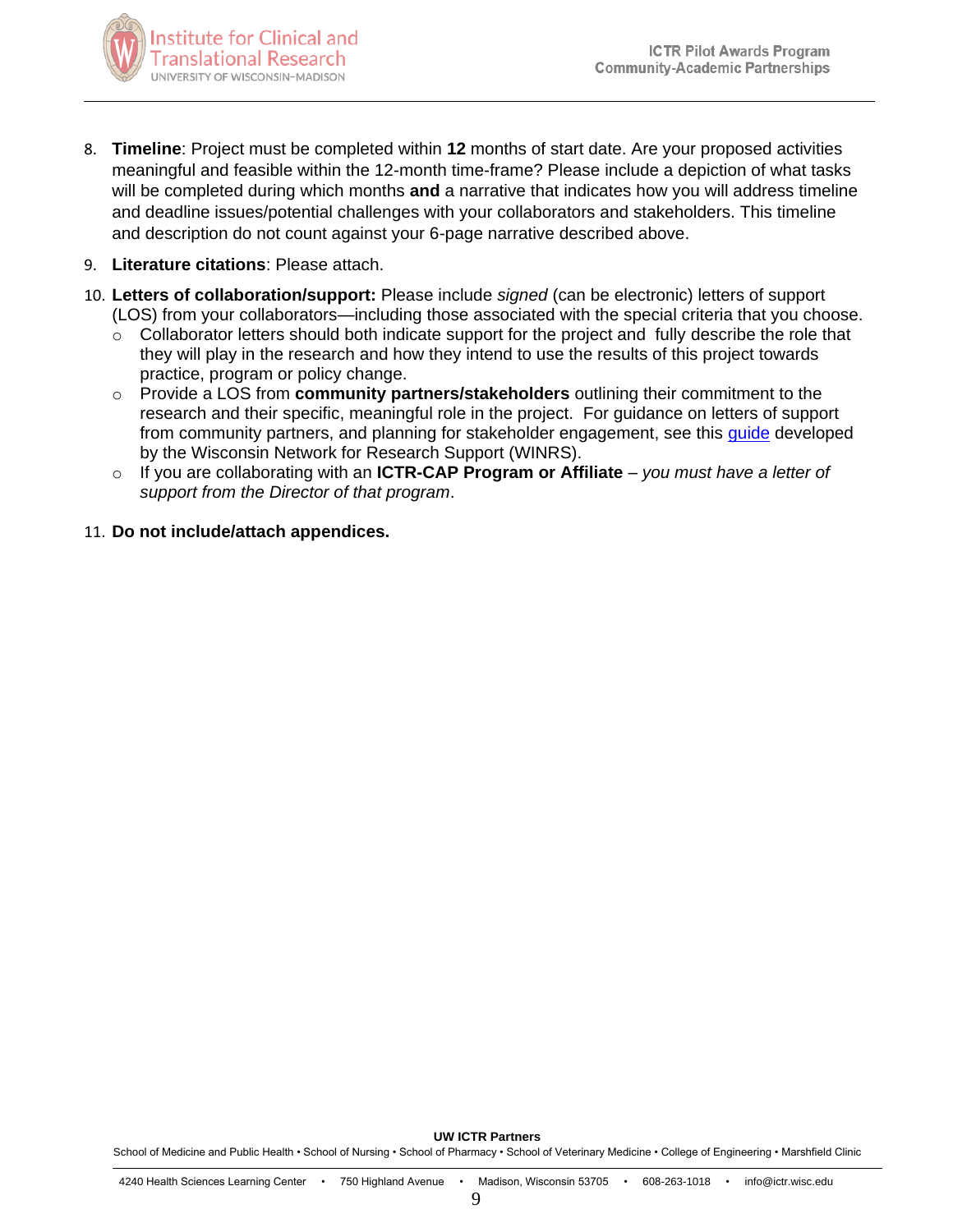

# **Appendices – Supplemental Information**

**Advancing Health Equity:** For assistance considering your project through a health equity lens, please consider the list of programs below. As members of the ICTR-CAP federation of programs, they stand ready to offer consultations on potential ICTR pilot grant applications. If you'd like help thinking through which program to contact, request an ICTR-CAP consultation here:<https://ictr.wisc.edu/consults/community-academic-research/>

| Program                                                                                                           | Home                                                            | Leadership                                                                           | <b>Brief Description</b>                                                                                                                                                                                                                                                                                                                                                                                                                                                                                                                                                                                                           |
|-------------------------------------------------------------------------------------------------------------------|-----------------------------------------------------------------|--------------------------------------------------------------------------------------|------------------------------------------------------------------------------------------------------------------------------------------------------------------------------------------------------------------------------------------------------------------------------------------------------------------------------------------------------------------------------------------------------------------------------------------------------------------------------------------------------------------------------------------------------------------------------------------------------------------------------------|
| <b>Cancer Health</b><br><b>Disparities</b><br><b>Initiative (CHDI)</b>                                            | Carbone<br><b>Cancer Center</b>                                 | Earlise Ward,<br>Program Lead                                                        | CHDI's mission is to reduce the burden of cancer and cancer health disparities<br>within minority and underrepresented communities through impactful population<br>science research, community outreach, and meaningful engagement across<br>Wisconsin. CHDI strives to improve open communication between patients,<br>providers, and support systems while promoting increased research recruitment<br>and mentoring programs for underrepresented populations in rural and urban<br>communities across the state. See program flyer here. URL: chdi.wisc.edu<br>Email: chdi@uwcarbone.wisc.edu                                  |
| <b>Center for Urban</b><br><b>Population Health</b><br>(CUPH)                                                     | UW Madison,<br>UW Milwaukee,<br>Aurora<br>Research<br>Institute | Kristen Malecki,<br>Director:<br>David Frazer,<br><b>Associate Director</b>          | CUPH seeks to advance population health research and education to improve<br>the health of urban communities. We want to be a destination where researchers<br>can lead innovative, community-connected population health research and<br>education. URL: www.cuph.org Email: David Frazer at dfrazer@wisc.edu                                                                                                                                                                                                                                                                                                                     |
| <b>Collaborative</b><br><b>Center for Health</b><br><b>Equity (CCHE)</b>                                          | <b>ICTR</b>                                                     | Dorothy Farrar<br>Edwards, Director;<br>Susan Passmore,<br><b>Assistant Director</b> | CCHE provides individual consultation, educational programs and support<br>regarding community engagement and health equity for researcher and research<br>teams. URL: https://ictr.wisc.edu/cche/<br>Email: che@ictr.wisc.edu or contact Caitlin Scott at cscott8@wisc.edu                                                                                                                                                                                                                                                                                                                                                        |
| <b>Community-</b><br><b>Academic Aging</b><br><b>Research Network</b><br>(CAARN)                                  | <b>UW SMPH</b>                                                  | Jane Mahoney,<br><b>Director</b>                                                     | CAARN brings together academic researchers and community partners to<br>conduct clinical and dissemination research related to healthy aging. CAARN<br>has expertise in health equity research in rural areas and with African American<br>older adults with chronic conditions. URL: https://caarn.wisc.edu/<br>Email: caarn@medicine.wisc.edu                                                                                                                                                                                                                                                                                    |
| <b>Community</b><br><b>Advisors on</b><br><b>Research Design</b><br>and Strategies<br>(CARDS®)                    | School of<br>Nursing                                            | Barb King, Faculty<br>Advisor                                                        | CARDS® members draw on their lived experiences to offer researchers<br>actionable feedback on a wide range of project plans and materials. The<br>CARDS® bring valuable perspectives from diverse racial, socioeconomic, and<br>educational backgrounds. CARDS is a program of the Wisconsin Network for<br>Research Support (WINRS). See program flyer here.<br>URL: https://winrs.nursing.wisc.edu/services/cards/<br>Email: Contact Kat Phelps at kephelps@wisc.edu (608-263-8425)                                                                                                                                              |
| <b>Center for</b><br><b>Community</b><br><b>Engagement and</b><br><b>Health</b><br><b>Partnerships</b><br>(CCEHP) | $SMPH -$<br>Milwaukee<br>Office                                 | Gina Green-Harris,<br><b>Director</b>                                                | CCEHP provides equity and inclusion recruitment science training to<br>investigators with an interest in equity research. CCEHP uses an asset-based<br>model (reference here) to work with investigators to use a resilience lens and<br>partner with underrepresented communities and stakeholders for in innovative<br>research ideas. URL: (coming soon)<br><b>Email:</b> Contact Gina Green-Harris at greenharris@wisc.edu (414-219-5083)                                                                                                                                                                                      |
| <b>Institute for</b><br><b>Research on</b><br><b>Poverty (IRP)</b>                                                | College of<br>Letters &<br>Science                              | Katherine<br>Magnuson, Director;<br>Hilary Shager,<br><b>Associate Director</b>      | IRP supports research around health inequities, interaction of health and<br>poverty, and social determinants of health. In addition, IRP research and<br>analysis projects focus on health care access, cost, financing, health system<br>performance, quality - in short: What works? Who benefits? Who pays?<br>URL: https://www.irp.wisc.edu/<br>Email: irpweb@ssc.wisc.edu                                                                                                                                                                                                                                                    |
| <b>Marshfield Clinic</b><br><b>Research Institute</b><br>(MCRI) - Community<br>Research                           | Marshfield<br>Clinic Research<br>Institute (MCRI)               | Bob Greenlee &<br>Florence Becot,<br>Co-Leads ICTR<br>Community &<br>Collaboration   | The community research core at MCRI includes the Center for Clinical<br>Epidemiology and Population Health, and the National Farm Medicine Center.<br>MCRI can support population-based research with an emphasis on rural areas<br>via several population cohorts, consultation on navigating the rural research<br>landscape, and connections with communities in rural Wisconsin. Additional<br>MCRI centers include the Center for Oral and Systemic Health, the Center for<br>Precision Medicine Research, the Clinical Research Center, and the Cancer<br>Care and Research Center. URL: https://www.marshfieldresearch.org/ |

#### **UW ICTR Partners**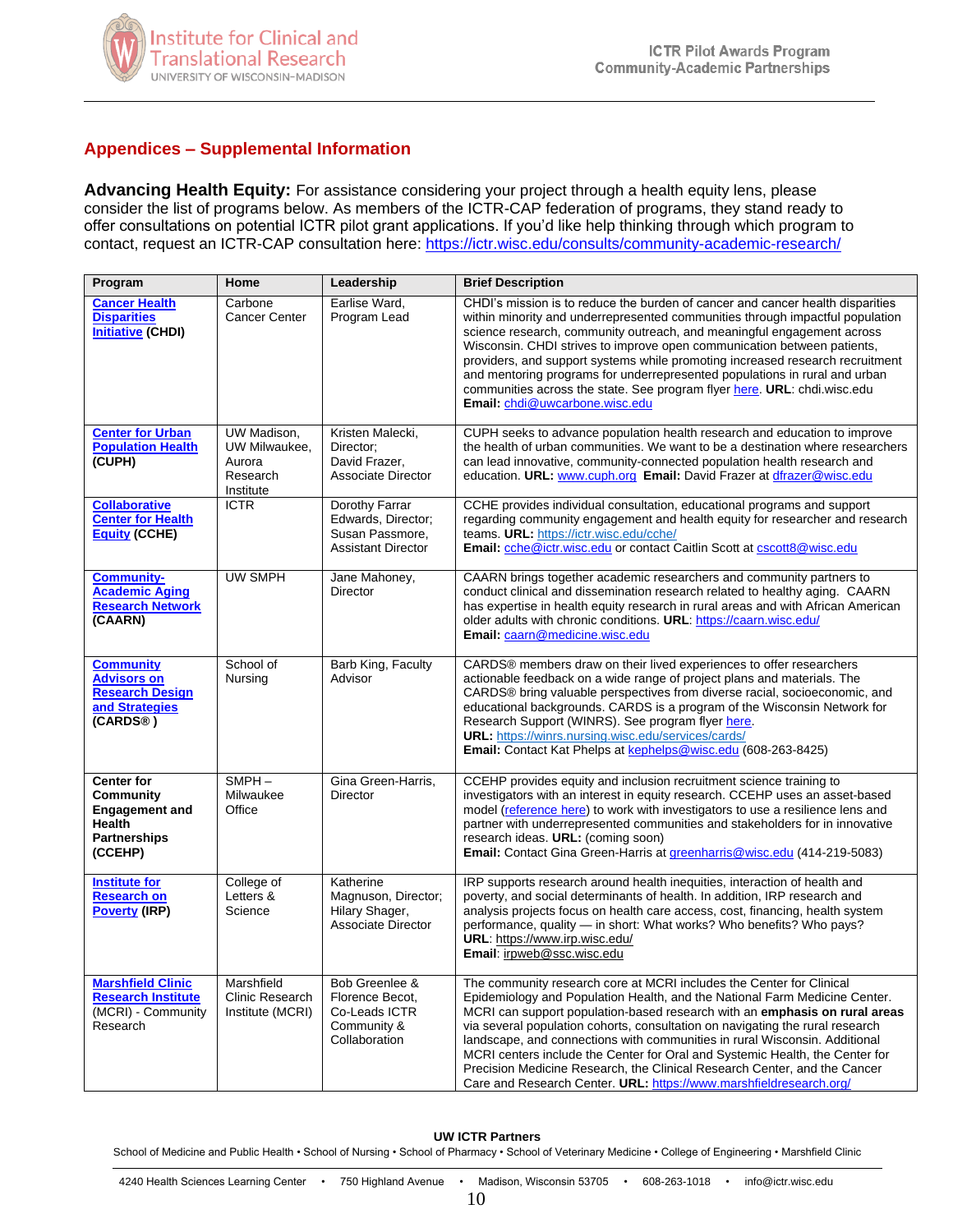

| Program                                              | Home                                                         | Leadership                                                           | <b>Brief Description</b>                                                                                                                                                                                                                                                                                                                                                                                                                                     |
|------------------------------------------------------|--------------------------------------------------------------|----------------------------------------------------------------------|--------------------------------------------------------------------------------------------------------------------------------------------------------------------------------------------------------------------------------------------------------------------------------------------------------------------------------------------------------------------------------------------------------------------------------------------------------------|
|                                                      |                                                              |                                                                      | <b>Email:</b> Bob Greenlee & Florence Becot at<br>greenlee.robert@marshfieldresearch.org;<br>becot.florence@marshfieldresearch.org.                                                                                                                                                                                                                                                                                                                          |
| <b>Population Health</b><br><b>Institute (PHI)</b>   | <b>SMPH</b>                                                  | Sheri Johnson,<br>Director                                           | The UW Population Health Institute advances health and well-being for all by<br>developing and evaluating interventions and promoting evidence-based<br>approaches to policy and practice at the local, state, and national levels. The<br>Institute works across the full spectrum of factors that contribute to health equity.<br><b>URL:</b> https://uwphi.pophealth.wisc.edu/.<br><b>Email:</b> Wajiha Akhtar wakhtar@wisc.edu and/or UWPHI@med.wisc.edu |
| <b>Office of</b><br><b>Community Health</b><br>(OCH) | Department of<br>Family<br>Medicine &<br>Community<br>Health | Jennifer Edgoose,<br>Director: Shelly<br>Shaw. Associate<br>Director | OCH designs or facilitates programs in partnership with communities, patients,<br>learners, our faculty, and our academic and health system partners. We prioritize<br>projects in collaboration with the communities we serve, as well as with DFMCH<br>faculty and leadership. See more on community health projects here.<br>URL: https://www.fammed.wisc.edu/community/och/<br><b>Email:</b> communityhealth@fammed.wisc.edu                             |

# **Additional Health Equity Research Resources (selected): ICTR and Beyond**

- **UW SMPH Center for Health Disparities Research** (CHDR). The CHDR seeks to examine how a person's environment and social conditions impact health down to the molecular level. CHDR researchers aim to identify new therapies, precision medicine approaches and other interventions. See more [here.](https://www.med.wisc.edu/news-and-events/2021/may/uw-creates-center-for-health-disparities-research/?fbclid=IwAR3XRUTOVhxj0b2pVmS5-TEMC7buQccdUnbHX4CBTGqJJv6rFo5WlInj3oo) Leadership includes center director, Dr. [Amy Kind,](https://www.medicine.wisc.edu/people-search/people/staff/537/KIND_AMY_JO) and deputy directors Drs. [Barbara Bendlin](https://www.medicine.wisc.edu/people-search/people/staff/643/Bendlin_Barbara) and [Andrea Gilmore-](https://nursing.wisc.edu/staff/gilmore-bykovskyi-andrea/)[Bykovskyi.](https://nursing.wisc.edu/staff/gilmore-bykovskyi-andrea/)
- **Culturally Confident Engagement for Translational Research: A Building Trust Curriculum.** This ICTR training is specifically for Wisconsin-based researchers and research team members to strengthen their capacity to effectively recruit and retain participants typically underrepresented in research. See here for more information:<https://ictr.wisc.edu/cche-building-trust/>
- **Making Racial Equity Real in Research: The Greenlining Institute:** [https://greenlining.org/wp](https://greenlining.org/wp-content/uploads/2020/10/Greenlining-Making-Racial-Equity-Real-2020.pdf)[content/uploads/2020/10/Greenlining-Making-Racial-Equity-Real-2020.pdf](https://greenlining.org/wp-content/uploads/2020/10/Greenlining-Making-Racial-Equity-Real-2020.pdf)
- **Neighborhood Health Reports:** The ICTR-CAP [Neighborhood Health Partnerships](https://nhp.wisc.edu/) (NHP) program can provide ZIP code-level data on 27 health outcome and care measures to complement existing community knowledge and experiences in these pursuits. Below is a list of reports available. For more information email [nhp@hip.wisc.edu.](mailto:nhp@hip.wisc.edu)
	- **Neighborhood Health Reports:** Detailed information about a zip code's performance on one measure.
	- **Health Measure Summary Reports:** Snapshot of a zip code's performance on most measures.
	- **Diabetes Profile Reports:** Snapshot of a zip code's performance on all available diabetes measures and detailed information for each measure.
- **Rural Health Information Hub:** <https://www.ruralhealthinfo.org/>
- **UW SMPH Population Health Institute Health Equity Resources:** <https://uwphi.pophealth.wisc.edu/match/match-health-equity-initiatives/>
- **Wisconsin Health Disparities Reports**: The [Wisconsin Collaborative for Healthcare Quality](http://www.wchq.org/) (WCHQ), in collaboration with the UW Health Innovation Program (HIP) developed the *2019 Wisconsin Health Disparities Report* and the *2020 Wisconsin Health Disparities Report: Rural and Urban Populations* to identify where disparities in health outcomes and care exist in Wisconsin and to help inform and accelerate programs that are working to eliminate disparities. Access both disparities reports via HIPxChange at this URL: [https://www.hipxchange.org/WCHQDisparities.](https://www.hipxchange.org/WCHQDisparities) **Questions?** Contact Lauren Bednarz at [lauren.bednarz@wisc.edu.](mailto:lauren.bednarz@wisc.edu)
- **Wisconsin Partnership Program (WPP): Health Equity Resources.** See here: <https://www.med.wisc.edu/wisconsin-partnership-program/health-equity-resources/>

#### **UW ICTR Partners**